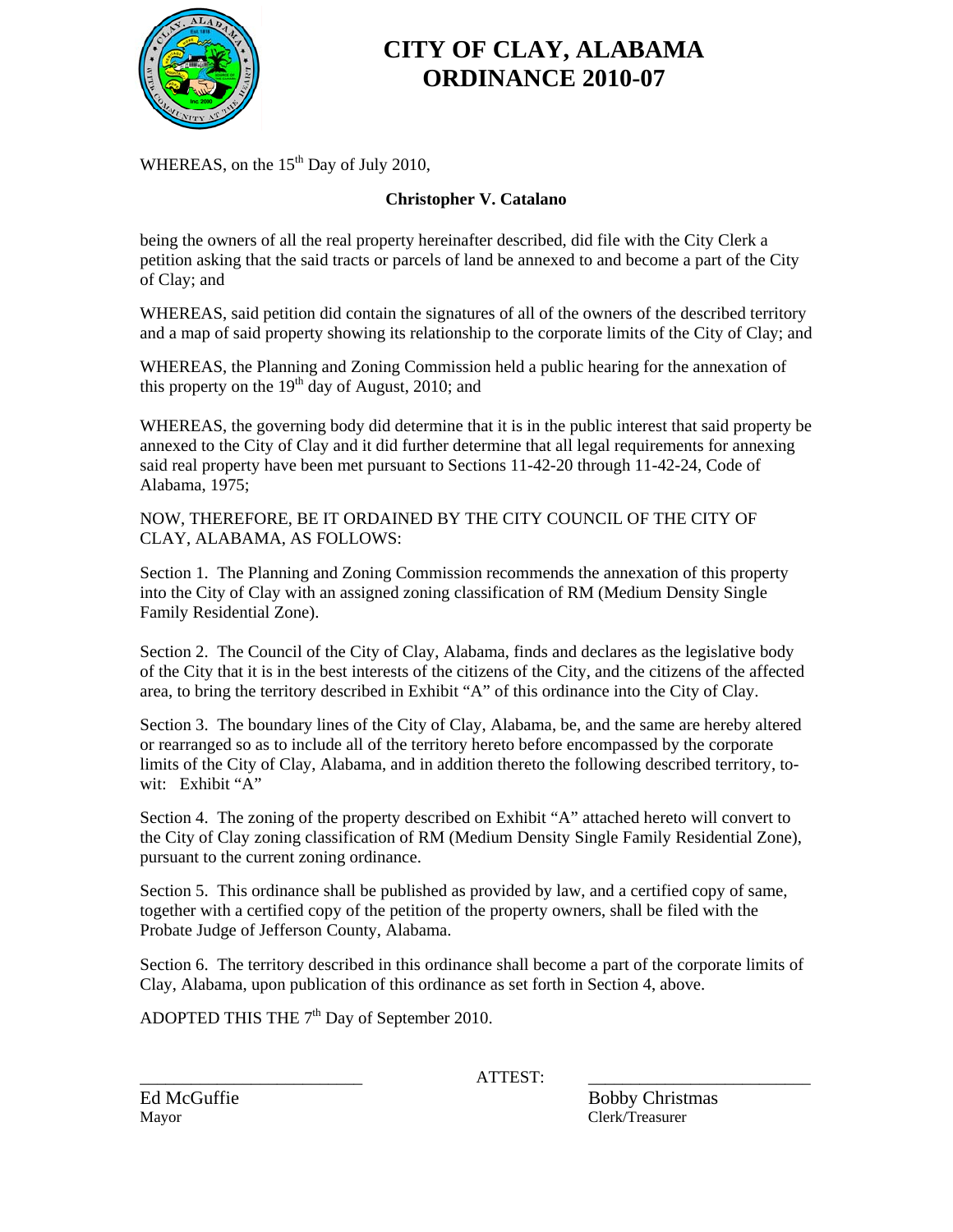

# **CITY OF CLAY, ALABAMA ORDINANCE 2010-07**

### **EXHIBIT "A"**

### **Christopher V. Catalano**

 Tax Parcel I.D. Number Part of: 12-09-4-000-051.000 Property Located at: 2412 Glenmore Court Birmingham, AL 35235

### **Legal Description**:

Lot 18, Block 3, according to the survey of Grayson Valley Estates,  $10^{th}$  Sector, as recorded in Map Book 130 Page 14 in the office of the Judge of Probate of Jefferson County, Alabama.